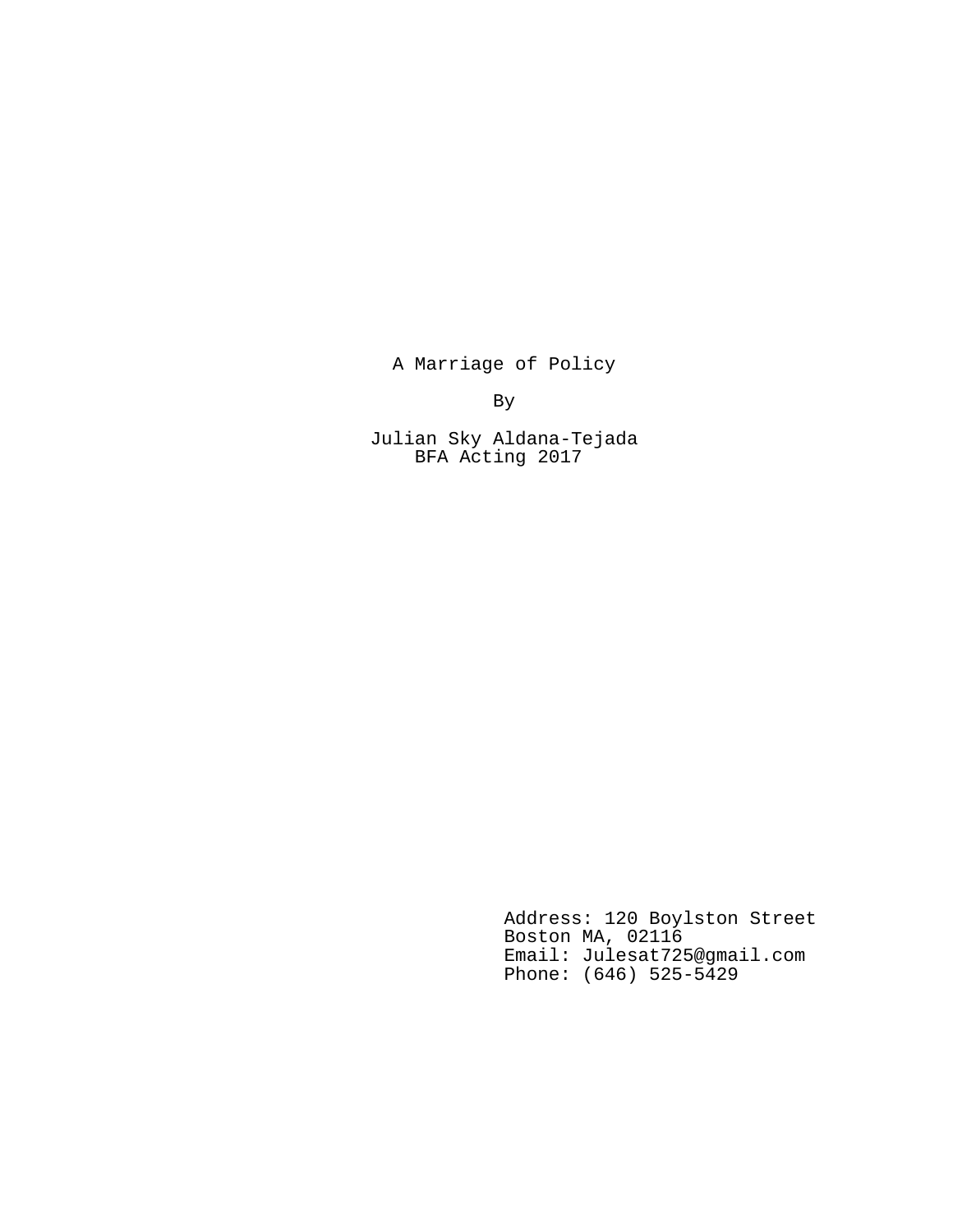Cast of Characters

| Melanie :  | Mid-thirties. United States<br>Senator. Presidential<br>Candidate. |
|------------|--------------------------------------------------------------------|
| Sebastian: | Early-thirties.<br>Partially-unemployed. Goes<br>with the flow.    |
| Clifford:  | Late-thirties. Secret<br>Serviceman.                               |

# Scene

The living room of a United States Senator.

# Time

Present.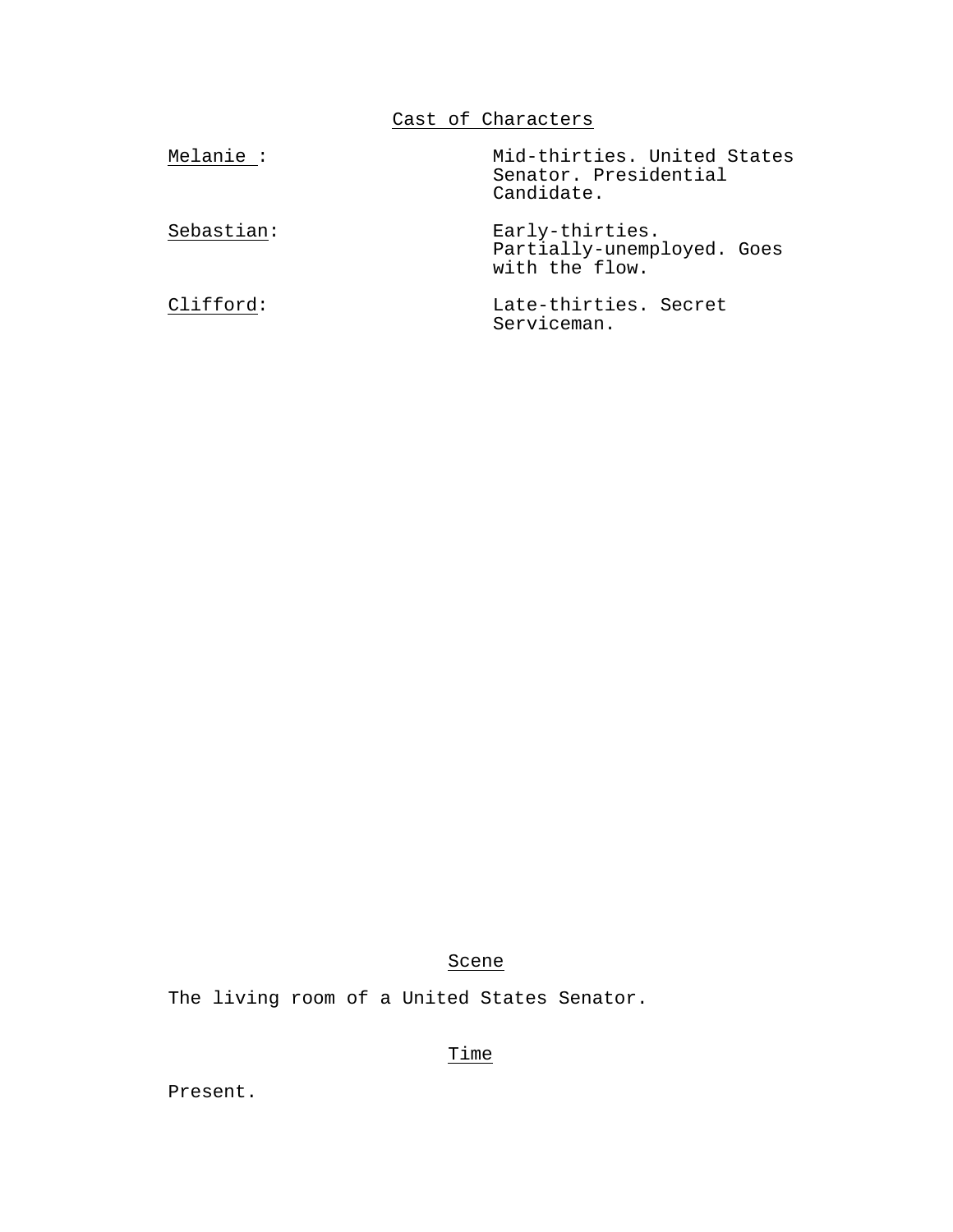# A MARRIAGE OF POLICY

The lights come up on an ornate, thoughtfully decorated living room. The living quarters include a sofa, living room table and accompanying magazine spread, a fireplace, mounted taxidermy, shelves of photographs, and a framed American flag. The phony ensemble of Americana should reflect the nauseatingly sweet yet conservative nature of the home's inhabitants. A shower can be heard running in the next room. After several moments, the knob turns and the sound of water stops. Shuffling is heard offstage and after several moments, SEBASTIAN enters, shirtless and wearing nothing but a towel around his waist. He hesitates, looks around the room.

SEBASTIAN

Hello? Hello!? Senator?

SEBASTIAN wanders awkwardly, taking in the unfamiliar space. He looks at the line of shelves. He spots a photograph, picks it up and examines it in disbelief. MELANIE enters, and immediately spots SEBASTIAN. She is a well dressed woman in her mid-thirties. She wears stylish heels, glasses, and an expensive pant suit. Without paying much mind to SEBASTIAN, she continues to get ready, putting on a pair of earrings.

SEBASTIAN Why do you have a picture of me in your living room?

# MELANIE

If we're going to make this work, we'll need to be sure that our cover is convincing. Get dressed, the car will be here in about fifteen minutes.

### SEBASTIAN

Make what work? What car? Where are my clothes!?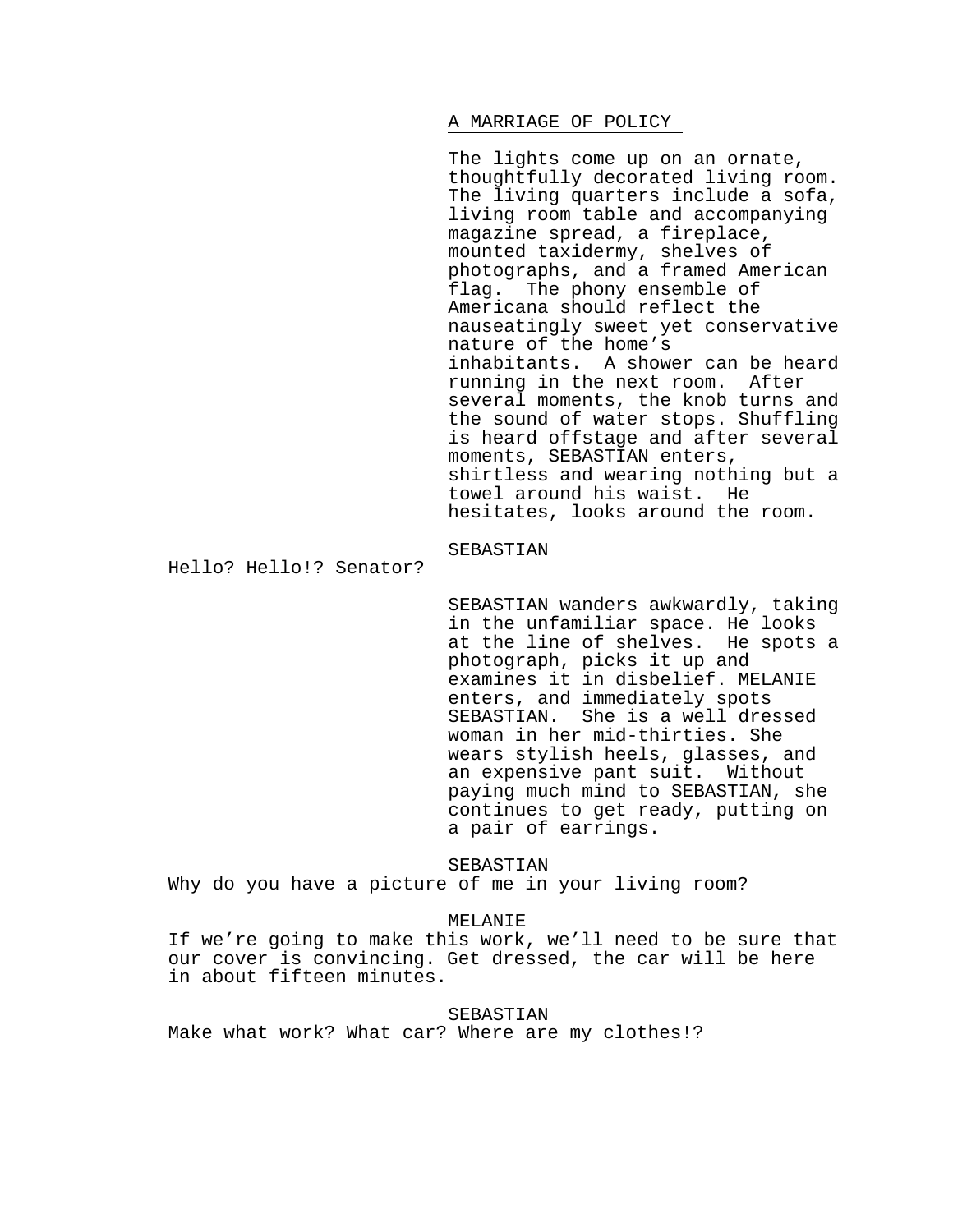We disposed of them. There's a suit for you in the bedroom.

SEBASTIAN

You did what? How did you find this picture?

# MELANIE

Our people are very well connected to most internet databases and public files.

# SEBASTIAN

I didn't realize that my two-thousand-and-nine spring break vacation to Florida was a public file.

#### MELANIE

Your mother gave it to us.

SEBASTIAN My mother!? You've pulled her into this too?

### MELANIE

We're going to need full compliance from all relevant parties. She will be compensated just has handsomely as you. Hurry up. We're gong to be late.

# SEBASTIAN

Late? Late for what?

# MELANIE

Late for our first public appearance. We're giving a rally just outside of Salt Lake City in four hours. Our car to the airport is on its way.

### SEBASTIAN

Salt Lake City? You want me to go with you? Nobody told me that I was going anywhere. I was just told to freshen up.

# MELANIE

I apologize for the lack of information. I can understand how it would be frustrating. Please know that I thank you for your support and for your participation in our campaign.

#### SEBASTIAN

So I'm hired? I expected at least a couple of interview questions...and I certainly didn't expect to be speaking with you directly.

#### MELANIE

Yes, you see...my people have decided that you will become a very integral part of my campaign.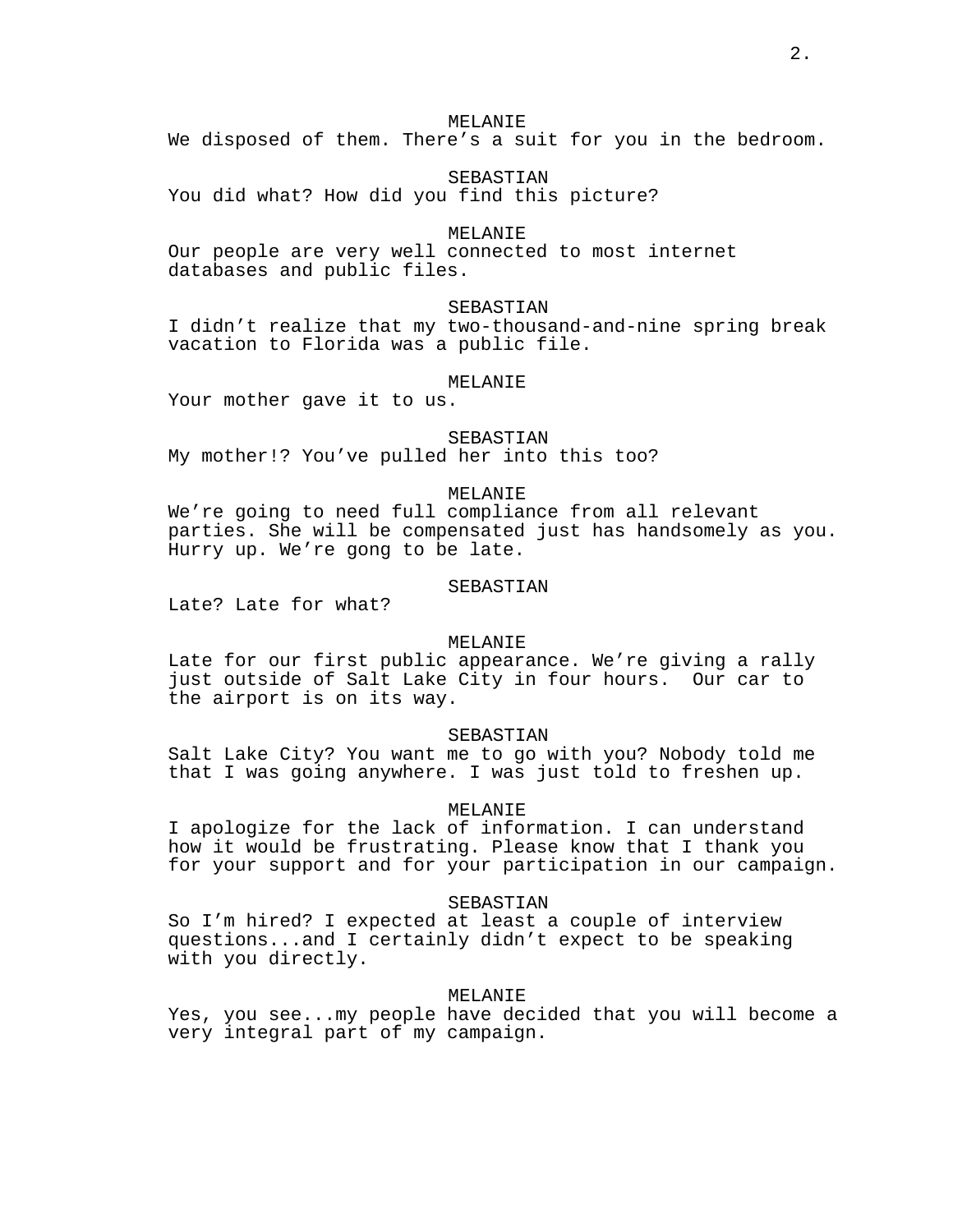### SEBASTIAN

An integral part of your campaign? But Senator Wright, not that I'm questioning my value as a potential member of your team, but you don't even know if I'm a competent worker.

# MELANIE

Most people would jump at such an opportunity.

### SEBASTIAN

Of course! I'm just confused at how this came to be.

### MELANIE

Your application was impressive.

# SEBASTIAN

I answered an ad.

# MELANIE

We've known who you were for quite some time. The ad was sent your way and we knew that you would answer it. Get dressed and I'll make sure that everything is fully explained.

### SEBASTIAN

What's there to fully explain? I don't think it's too much to ask to have at least a vague idea of my involvement.

# MELANIE

Let's just say that you will be aiding my campaign in terms of marketing and public appearance.

SEBASTIAN Oh. Wow. Okay, that sounds like a pretty solid gig actually. I'm not sure that I'm fully qualifi-

### MELANIE

Why don't you get dressed?

#### SEBASTIAN

Yes, right. Okay. The bedroom is-?

### MELANIE

Through those doors. The first room on your left.

SEBASTIAN exits. MELANIE pulls out her blackberry, types, scrolls, perhaps uses it as a mirror to put on some lipstick. He speaks from offstage.

# SEBASTIAN

You know, everything has been happening so quickly, I didn't really take the time to fully thank you Senator! And thanks (MORE)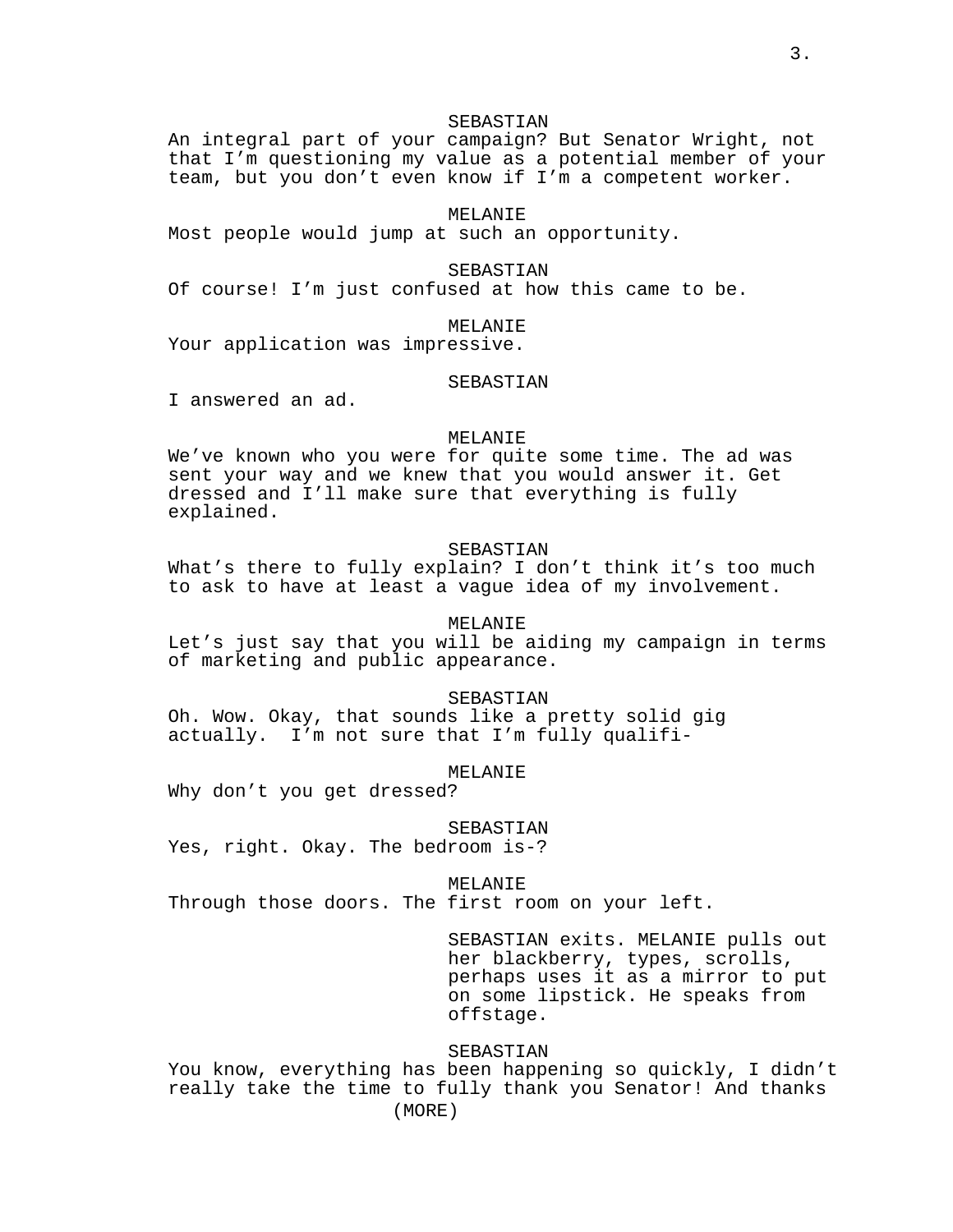SEBASTIAN (cont'd) for pulling me on board so quickly...not even a full interview process. I'm truly a fan of all that you have to say. Anything that I can do to help you secure the nomination would be an absolute honor. MELANIE Why don't you call me Melanie? SEBASTIAN Melanie? Oh, I couldn't be so informal. MELANIE I don't think that will be a problem, Sebastian. SEBASTIAN Melanie...Okay, Melanie(Pause). Sebastian enters, wearing a pair of boxer briefs and a t-shirt. Where did you get these? MELANIE What? SEBASTIAN Where did you get these boxers? MELANIE From the department store I assume. SEBASTIAN These are *my* boxers. MELANIE Sebastian, don't be ridiculous. SEBASTIAN These are my boxers, how did you get my boxers? MELANIE I'm sure they just look like your boxers, Sebastian. Calm down. SEBASTIAN No, these are mine. The band is pink. MELANIE It's clearly just the style. SEBASTIAN (with a twinge of embarrassment) It's not the style. It's- It's-when I do laundry the colors bleed. These are mine.

4.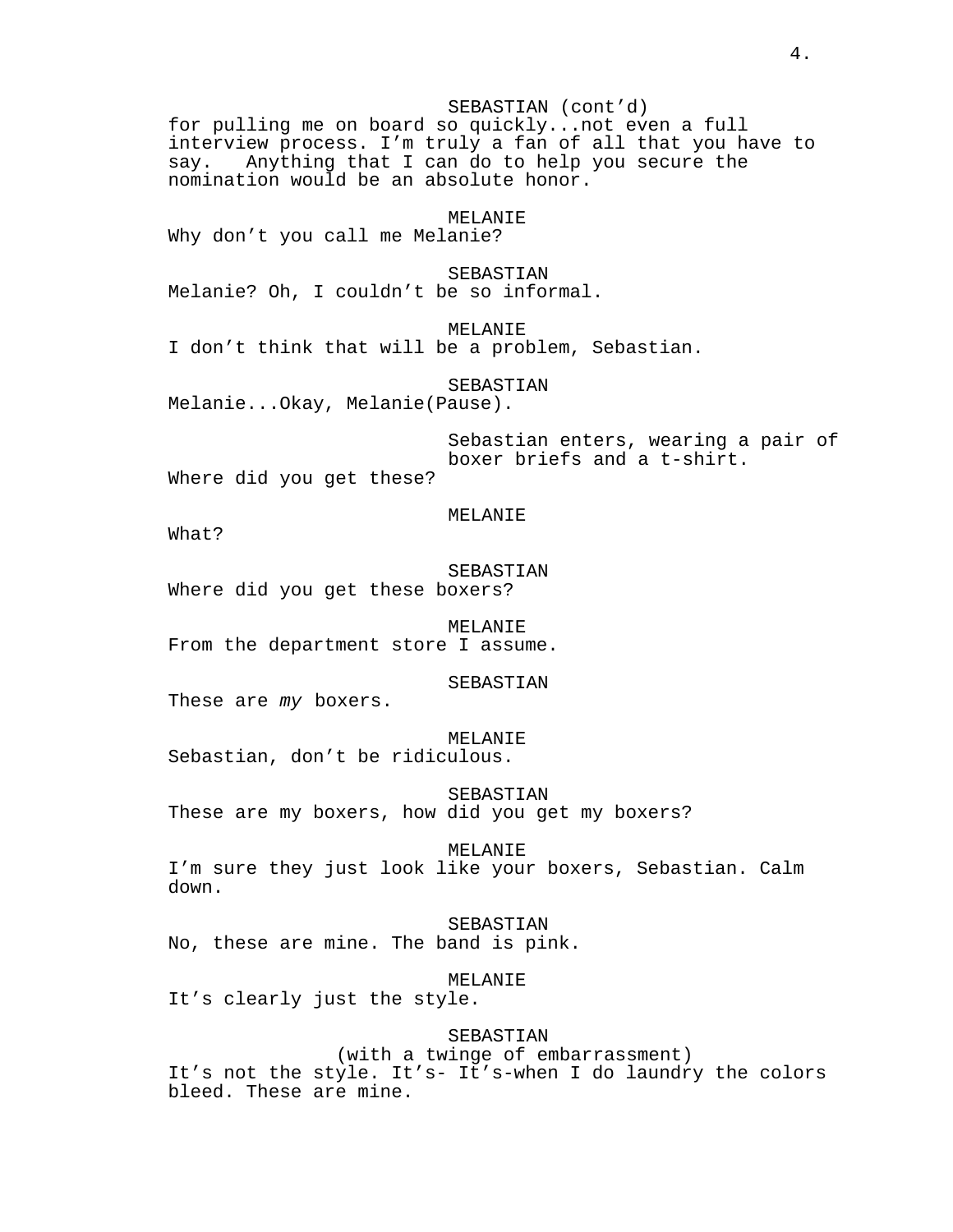Sebastian-

SEBASTIAN

Were you in my house?

MELANIE

No.

SEBASTIAN

Were you in my house?

# MELANIE

No! Well, *I* wasn't.

# SEBASTIAN

Jesus! Why are you sending people into my home, going through my drawers? How many pairs of underwear did you take?

### MELANIE

It wasn't just the underwear.

# SEBASTIAN I'm sorry, what else did you take?!

The door bursts open. Clifford enters, dressed in a fitted suit, a pair of sunglasses and an earpiece.

CLIFFORD

Is he ready?

# SEBASTIAN

Ready for what?

### CLIFFORD

Clearly not. Senator, the car is waiting outside. We need to be bound for the airport in five minutes in order to stay on schedule. Tell your husband here to hurry up.

# SEBASTIAN

Your husband? (There is a long pause).

# CLIFFORD

I'm guessing that based on the general response of the room that you have yet to share that piece of information with him.

# MELANIE

That would be correct, Clifford.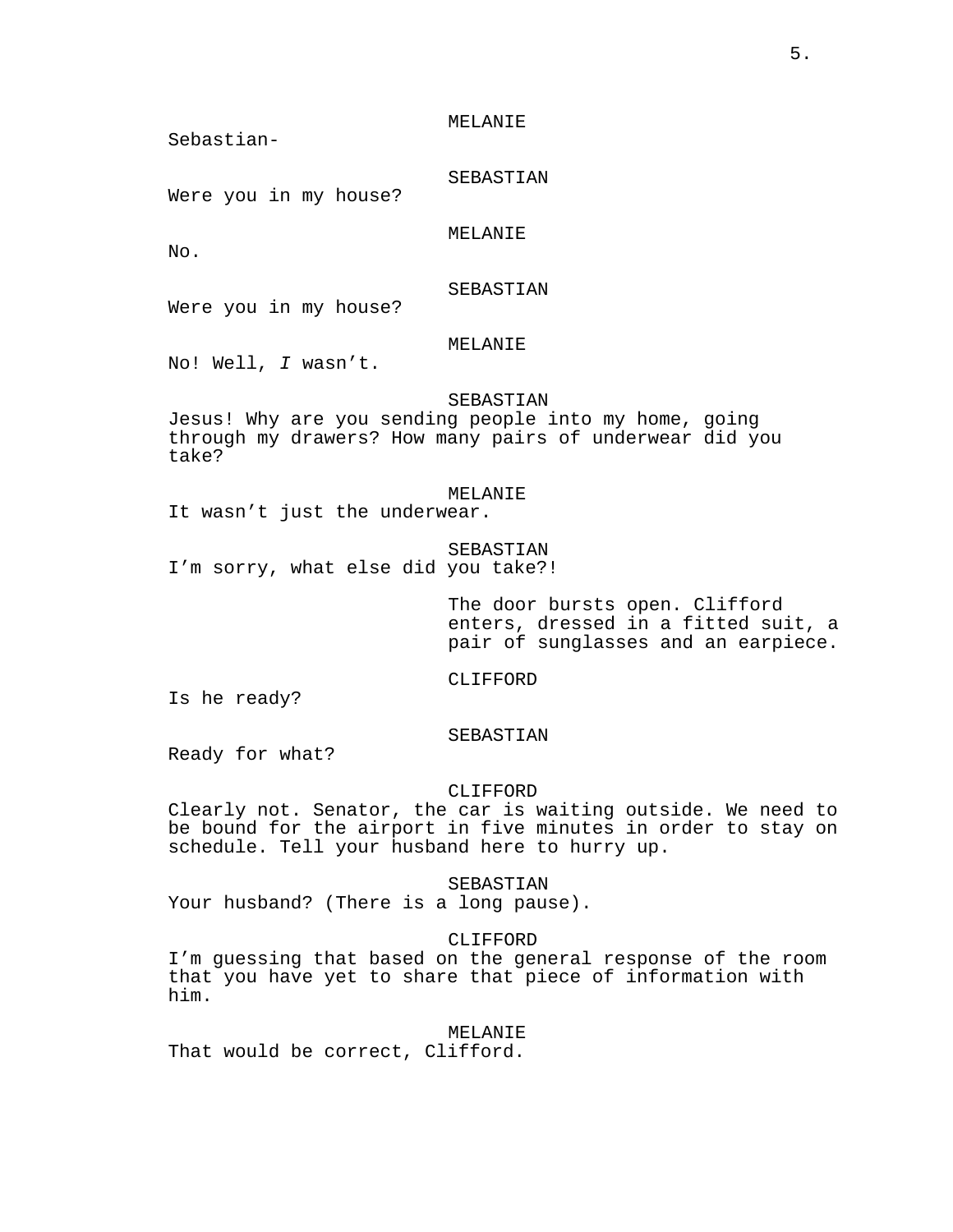CLIFFORD I assume you'll be needing a few more moments?

MELANIE Yes, Clifford. CLIFFORD I'll be outside then. MELANIE Thank you, Clifford. He exits. There is a long pause. SEBASTIAN Your husband? MELANIE Yes. SEBASTIAN Is that why you called me in here, to marry you? MELANIE Yes. SEBASTIAN You're bat shit crazy, I'm leaving.

MELANIE

No, Sebastian, wait!

SEBASTIAN

Where are my clothes?

MELANIE

Please, wait! Let me explain.

SEBASTION

Is this some type of joke? Am I being Punked.

MELANIE

No. I would never stoop so low as to participate in reality television.

SEBASTIAN

You're out of your mind. All of you. And here I was thinking that you were a moderate liberal...thinking that your head wasn't as far up your asshole as the other candidates. But I was wrong.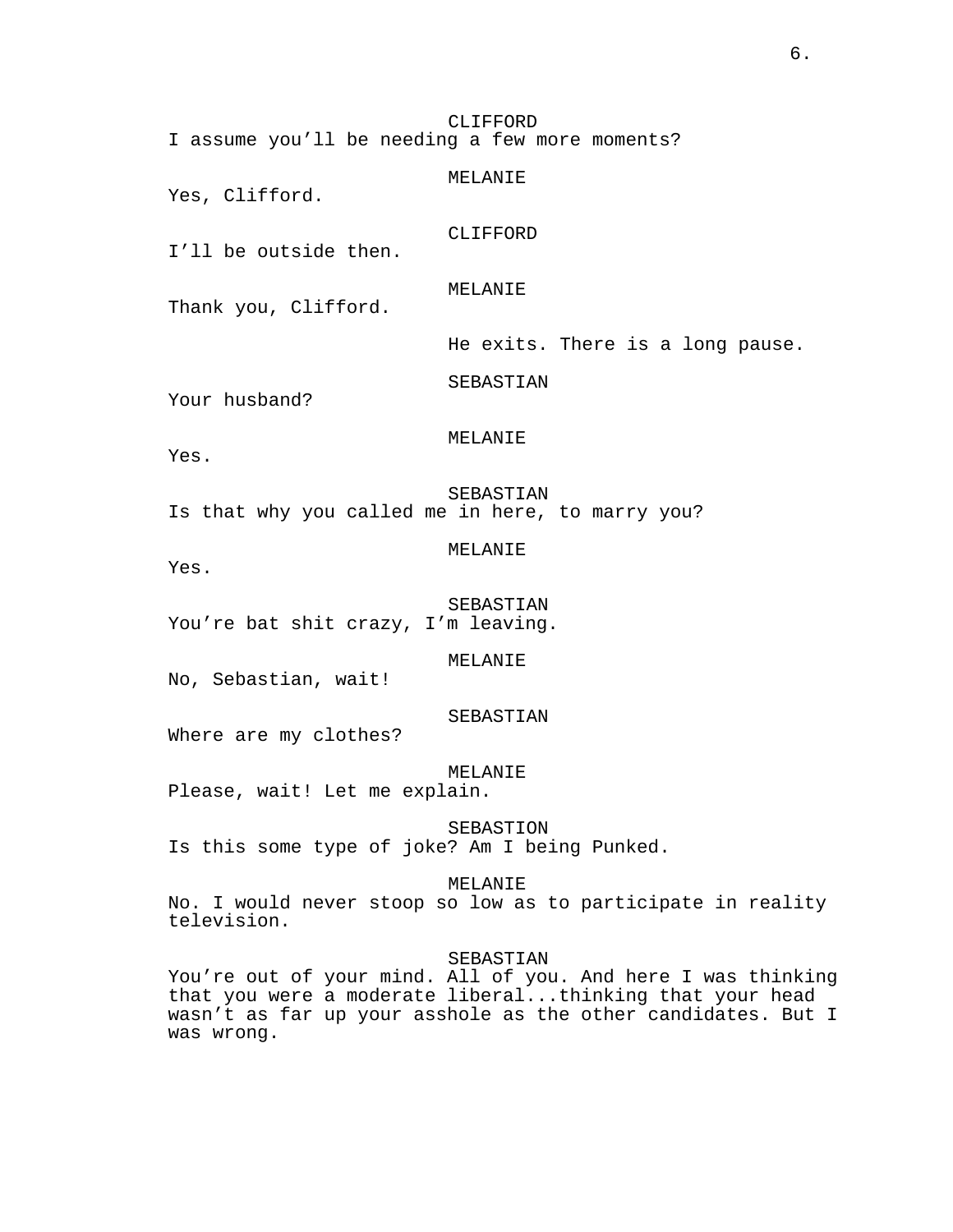Let me at least tell you my reasoning.

SEBASTIAN

Where did you put my clothes? Give me my fucking clothes!

### MELANIE

Sebastian, I don't think that language is appropriate. It's certainly not very presidential.

# SEBASTIAN

Screw being presidential. Screw your bid for public office. Give me my clothing, now!

### MELANIE

Let me explain...the latest poll said that I needed a husband to improve my likability. It's the only way that I can win Iowa.

#### SEBASTIAN

A husband? You don't need a husband!

# MELANIE

These are the unfortunate realities of the world that we live in, Sebastian.

#### SEBASTIAN

I thought you were...you know-

#### MELANIE

Yes-?

# SEBASTIAN

You know...

### MELANIE

If you're referring to my strong political position on feminist policies, and my push for equal pay for equal work, then you should know that my effort to obtain a partner is not an appeasement to gender norms, but rather a personal reinforcement of my position and a strengthening of my authority and autonomy as a woman.

### SEBASTIAN

How so?

# MELANIE

Being single implies independence, yes, but think of the political repercussions of electing someone into office without a stable family unit. I come across as distant, cold, lonely, perhaps out of touch with the typical American family. Independence is beneficial only if you're young. When you have a partner, especially for a young middle aged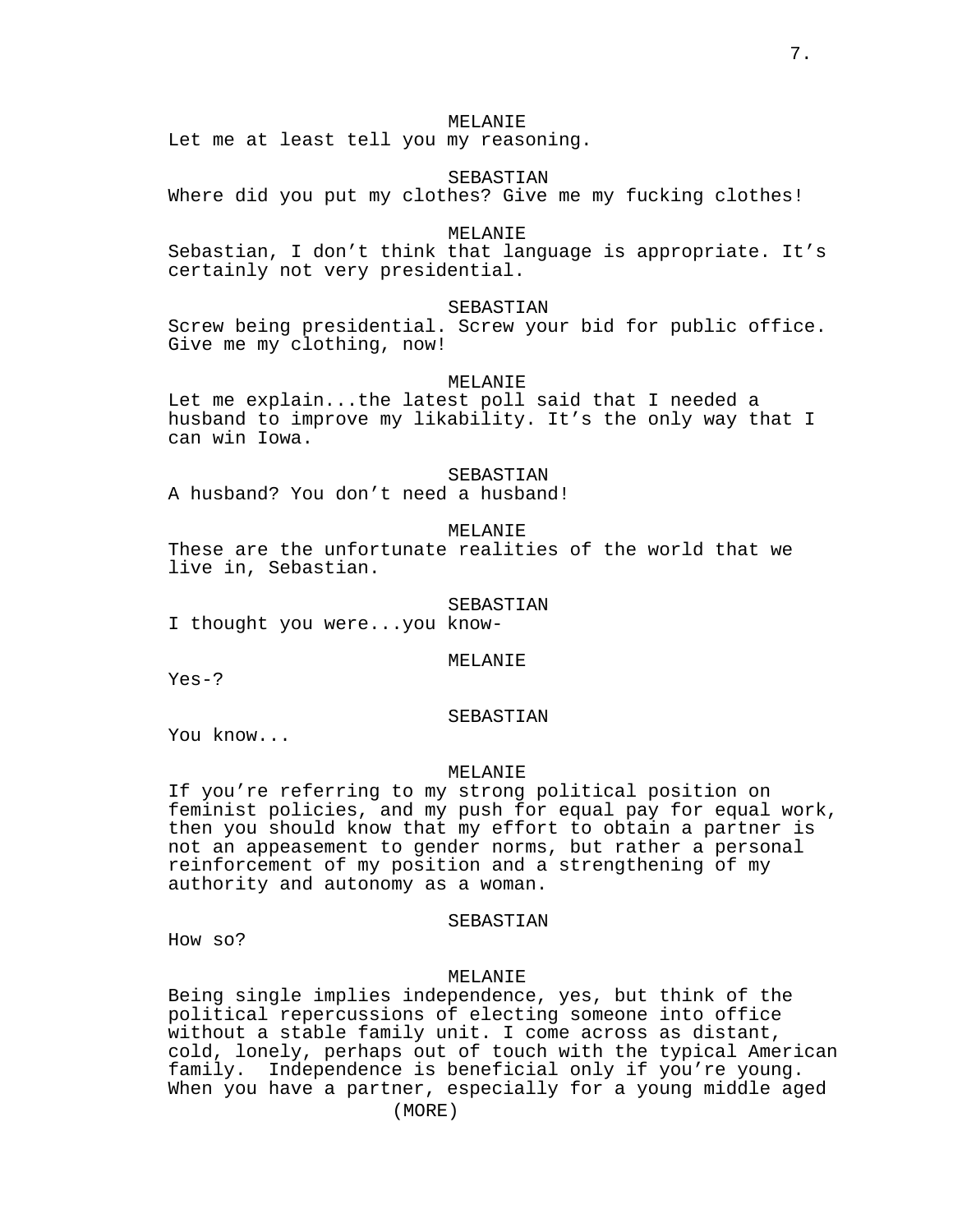# MELANIE (cont'd)

woman like myself, it suggests humbleness, warmth, collaboration, and a willingness to work. The American people need to know that their elected officials have someone to go home to at night...someone to share the burden...someone like you who, being three years younger than myself, would strengthen my claim as a leader of the household, as well as the country. This goes for anyone running for public office...regardless of gender.

### SEBASTIAN

But why me?

### MELANIE

You fit all of the major criteria. You're likable, handsome, a baby face that is offset by your light facial hair. You're just barely taller than me but I can be taller than you in heels, and you're non-traditional.

### SEBASTIAN

Pardon me?

# MELANIE

You know...you have a slightly different look about you. We're making this campaign as broad and diverse as possible.

### SEBASTIAN

You've got to be kidding me.

#### MELANIE

It's not just your looks. Your life trajectory almost perfectly aligns with the path of one who will most likely drop their life to adopt this new style of existence.

### SEBASTIAN

What do you mean?

#### MELANIE

Well, you don't smoke and there are no major illnesses that run in your family. No history of violence or addiction, you were an A-minus student all the way through high school and your accomplishments make it...easier to transition into our campaign.

#### SEBASTIAN

My accomplishments-

# MELANIE

High school diploma followed by four years in retail, an online bachelors degree in finance and you supplement the money that your aunt sends you by walking dogs.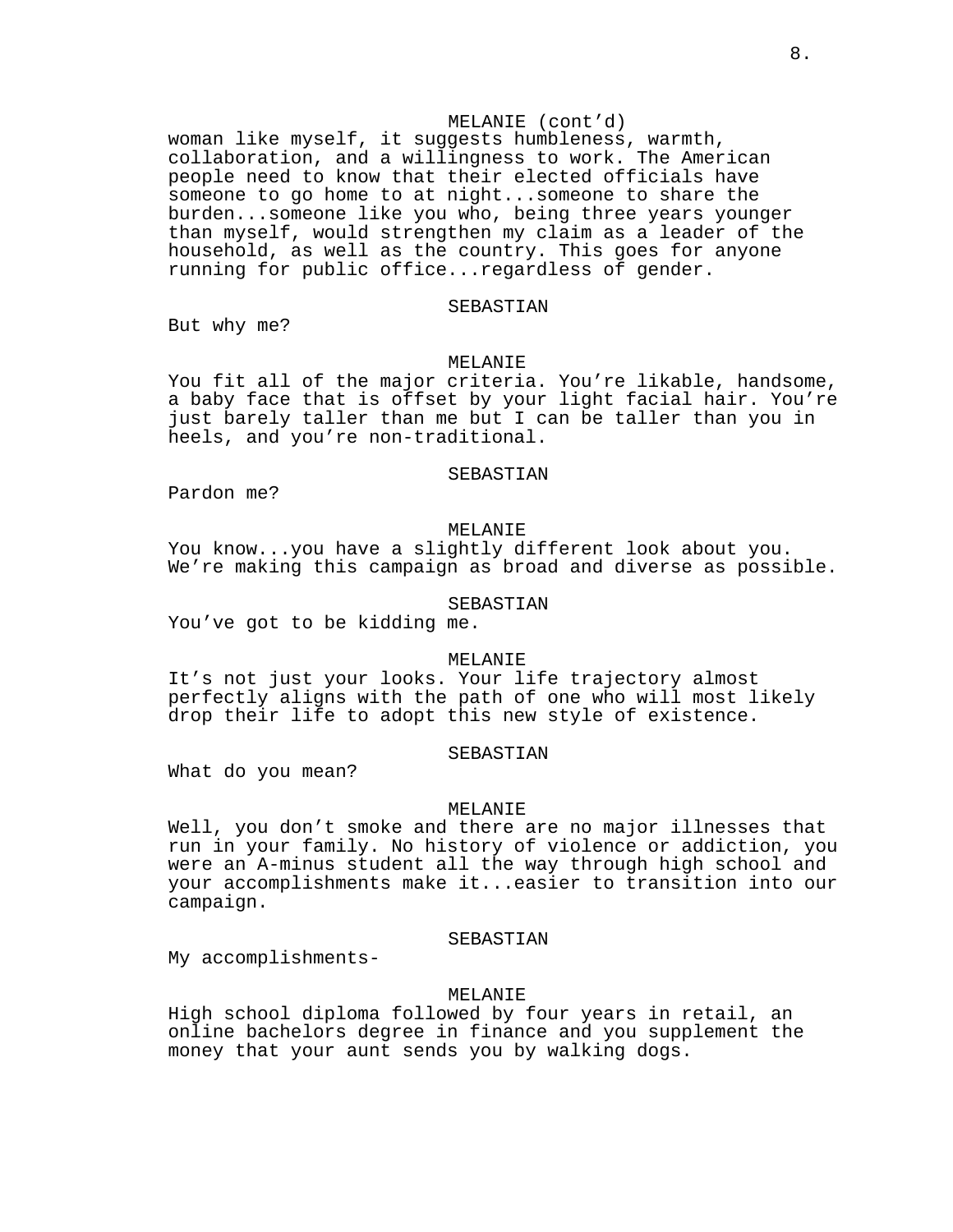# SEBASTIAN

Are you implying that I'm a deadbeat?

# MELANIE

No, not at all!

### SEBASTIAN

I'm sorry that I didn't go to Yale, I'm sorry that retail is the easiest way to pay my rent and walking dogs is actually a very well paying job opportunity. You people talk all the time about job growth yet you're so quick to judge those that actually try and make it work.

#### MELANIE

Sebastian, you are putting words in my mouth. I have met with many hard working Americans across the country who have all worked forty, fifty, sixty hours a week. I have the utmost respect for each and every one of them.

#### SEBASTIAN

Drop the rhetoric, will you? I understand what you want, Senator Wright, but I don't think that I can be the one to fulfill your wishes. I'm sorry.

# MELANIE

We've invested a lot of time and effort and money into finding you, Sebastian.

# SEBASTIAN

It's all a lie...a fabrication to alter public opinion. And you think you're someone for the people? Are you not ashamed of yourself? You can't find yourself a husband by taking applications. You're running for President of the United States for Christ's sake. Hell, you'll probably win. You're nothing but a cheap sell-out.

### MELANIE

I am not a sell-out. I'm a realistic thinker. I understand the cost of my morals.

#### SEBASTIAN

Morals shouldn't cost anything.

### MELANIE

Wake up and look at the world around you. There's a cost to everything. Including doing some good in this world. I want to make real change and before I can do that, I need to make sure that I win the party's nomination. When you enter public service, you give up a piece of yourself...I'm willing to make that sacrifice.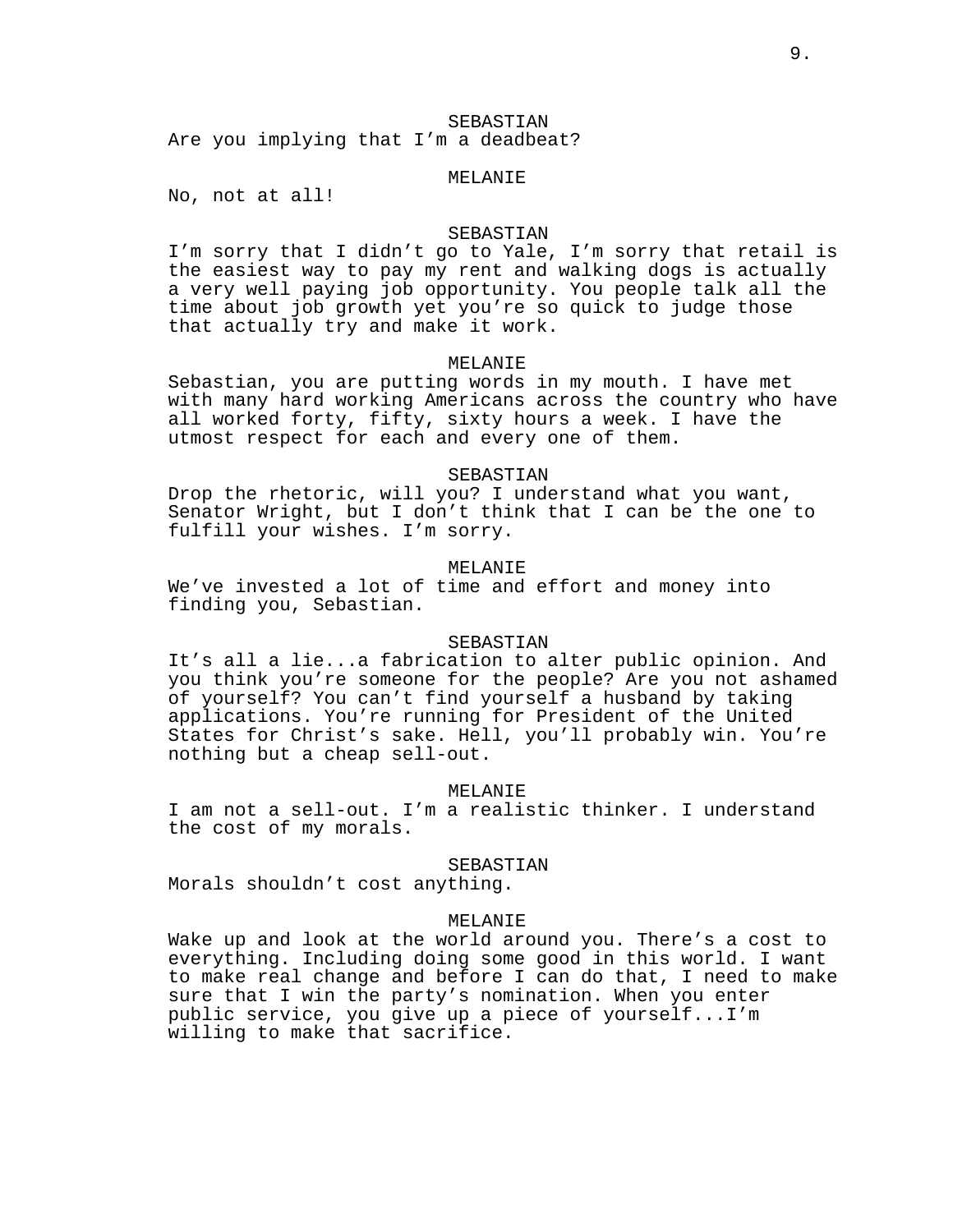# SEBASTIAN

That's exactly what's wrong with the political process. Why do you politicians feel that you have to be something that you're not...that you can't show an ounce of vulnerability? We don't need someone that thinks they need to lie to get elected.

#### MELANIE

I need you on this campaign, Sebastian. There is a lot at stake.

### SEBASTIAN

I can't do it.

### MELANIE

This isn't about you or me. It's about something greater than the both of us.

#### SEBASTIAN

You're asking me for my life.

# MELANIE

I'm asking you to be my husband.

# SEBASTIAN

For how long? What happens when you win the nomination...when you win the election? You're asking me for four years...eight if you get reelected.

#### MELANIE

If you really wish to leave we can get divorced after my first term.

### SEBASTIAN

Not if you want to be a two term president. What would a divorce look like? That would wreck your political career.

#### MELANIE

Well-

#### SEBASTIAN

I will not be the Monica Lewinsky to your Bill Clinton.

#### MELANIE

Certainly not!

# SEBASTIAN

-and what about after your second term? Do you think you'll be out of the public eye? Do you think I can quietly slip away, cash in my check and live my life peacefully? No. What you're asking for is my life.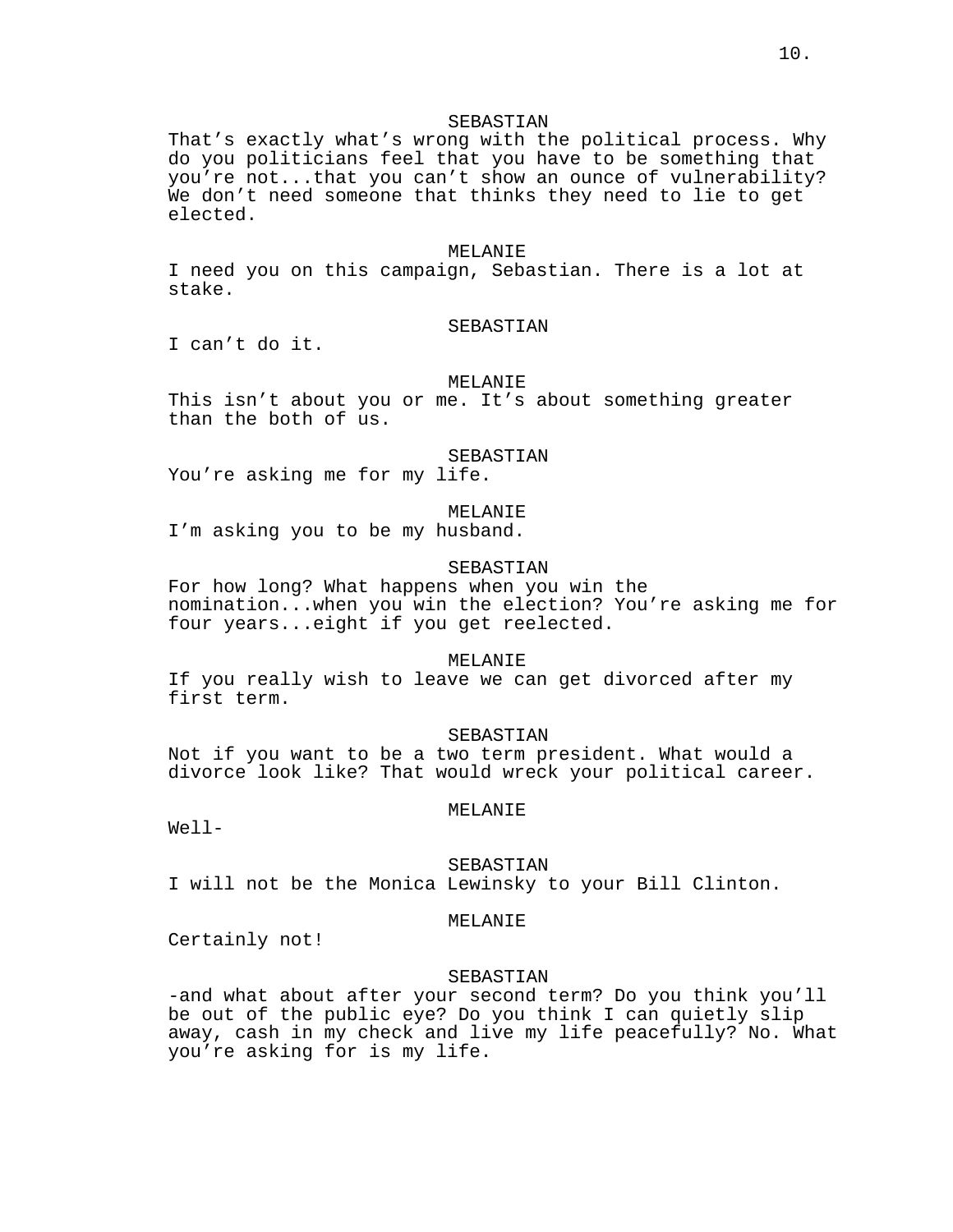And what do you say to someone who humbly asks for your life?

### SEBASTIAN

I tell them thanks but no thanks.

(pause)

# MELANIE

Sebastian, if you only understood the difficulties in seeking political office. The system is intricately designed to invalidate and disenfranchise people like myself...and I'll be damned if I don't at least try to give myself a fighting chance. I'm seeking office because I wish to seek office for the good of this country. Because I believe that I can do a fair amount of good. Take a good look at the world around us, Sebastian. The walls of this society are crumbling around us. The very foundations of our country...our god-given rights are in jeopardy. We're inches away from another economic disaster. We're six days away from another boots-on-the-ground operation in the middle east. There is no middle class. I don't know that I can fix all of that but I can try.

# SEBASTIAN

And you need my help.

#### MELANIE

I want your help. I want your voice.

### SEBASTIAN

Did you choose me yourself?

### MELANIE

I don't understand your question.

#### SEBASTIAN

Did they just bring me here or did you actively choose to bring me?

#### MELANIE

It doesn't matter.

### SEBASTIAN

Then I can't help you.

# MELANIE

(pause) Your clothes are in the bottom left hand drawer in the bedroom. I'll have the rest of your clothing returned to you this evening.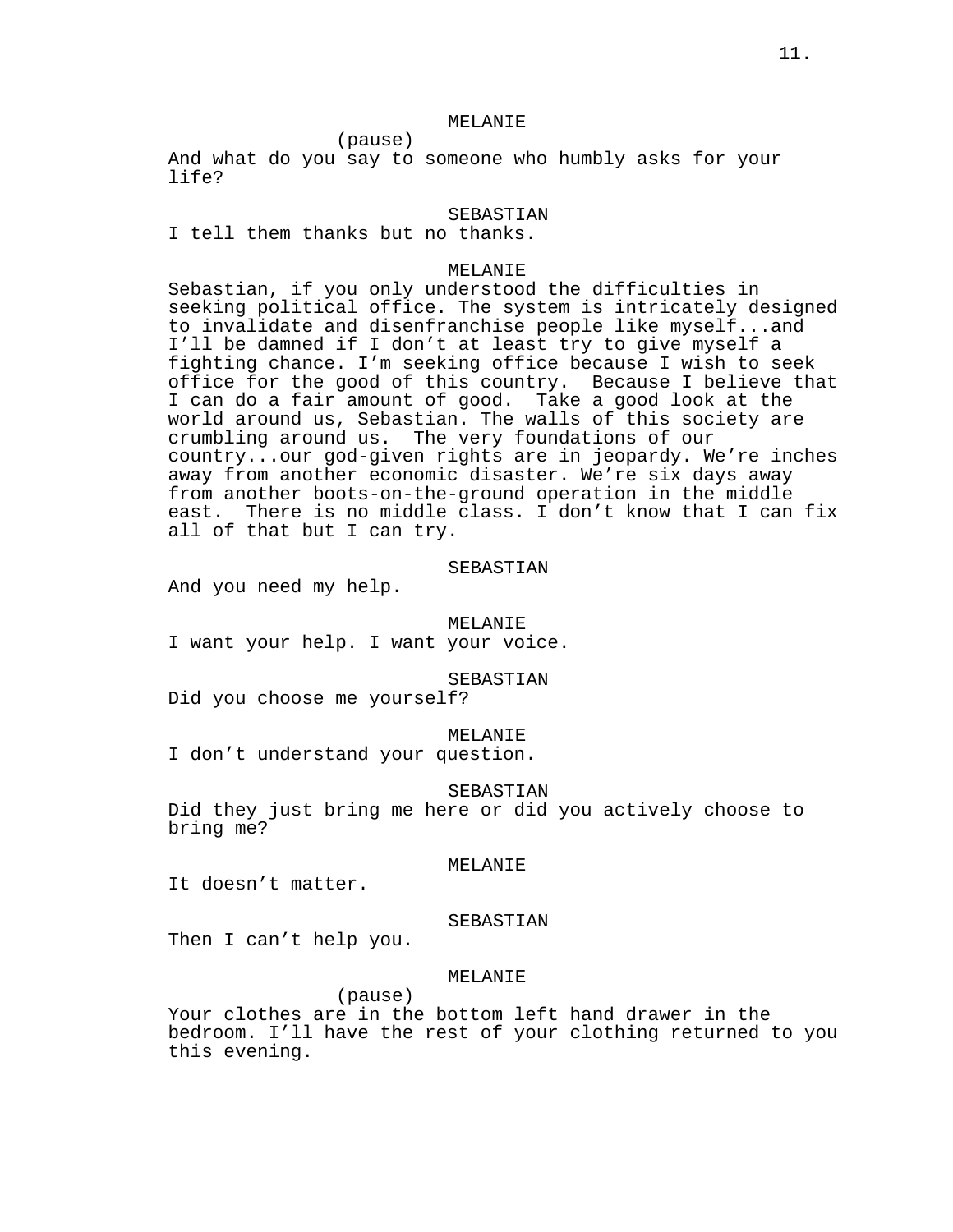SEBASTIAN exits to the bedroom. MELANIE continues to speak alone onstage.

I never thought that I would find myself in this position. I've spent a better part of the last fifteen years working through the ranks. I wanted to be successful, I wanted power, I wanted to be the one to defy all odds and to make a difference in this world. And now, being so close, when I should be strongest, when I should be cold and ruthless and plastering my face and political rhetoric all over every news media outlet in the country, I feel alone. I was always too busy to realize that I was lonely. I considered my lack of a family to be an asset. I never had to worry about balancing two things or being there for another person...a husband...or a child. Now I'm at a point of no return. Anyone that wants me from this point forward won't want me for me...they'll want me to advance some sort of agenda. They'll want me for media attention, carefully cooked food, and tacky knick-knacks. You were different, Sebastian. I knew that you were good and honest and careful. Hardworking, well-tempered, kind and gentle. Someone without an agenda and someone who hadn't been corrupted in some back hall of Washington. I chose you myself. It was a risk that I took...a foolish one. And by the time I saw all of the videos and pictures and public files that they had gathered...I felt like I knew you. I didn't do it for the polls...I did it for myself...to give me a fighting chance...not my campaign. I don't regret a single decision I've made. But I can't help but wonder...'what if'.

> SEBASTIAN enters, fully dressed in a suit and tie. The tie matches MELANIE's dress.

### SEBASTIAN

I don't know what exactly it is that I can do for you, and I'm not entirely sure that I can do anything at all, but I think that perhaps...after tonight's rally, you and I could sit and chat over drinks.

#### MELANIE

That would be nice, yes.

The door bursts open. Clifford walks in.

# CLIFFORD

Senator Wright, we really must be going. We're eight minutes behind schedule.

# MELANIE

Thank you Clifford.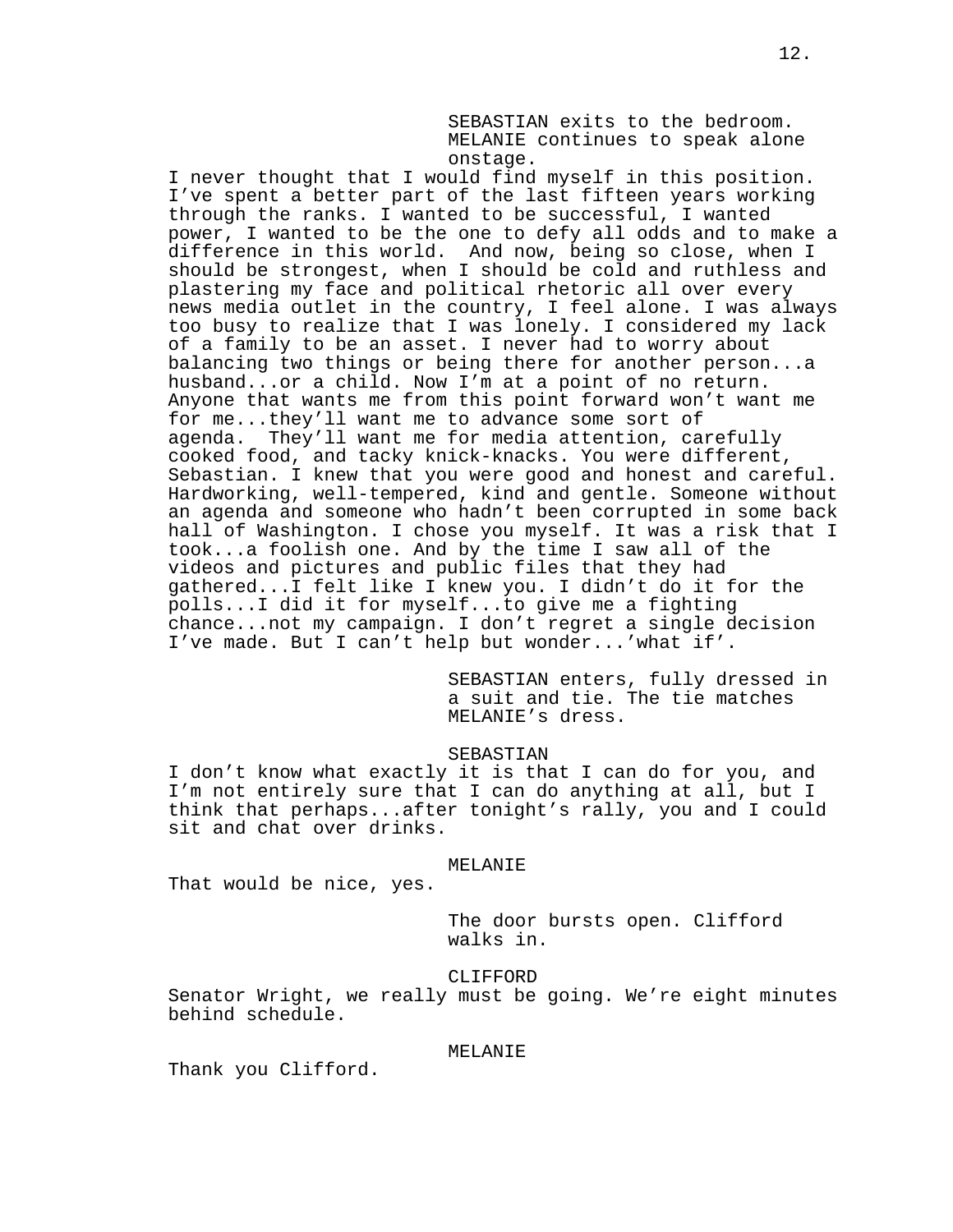### CLIFFORD

Senator Wright?

# MELANIE

Yes, Clifford?

# CLIFFORD

The President just called to wish you a congratulations on your marriage. He says he couldn't be happier and looks forward to publicly endorsing you next week.

### MELANIE

You can tell the President that his sources are incorrect. I don't have a husband...for a while at least. But I will neither confirm nor deny the rumors about the identity of the man that was standing in the background at my next rally.

### CLIFFORD

Yes, Senator, of course.

He exits.

# MELANIE

What changed?

### SEBASTIAN

You always seemed...human to me. There aren't too many of those left.

### MELANIE

No, as the contemporary world that we live in will have it, real human beings are few and far apart.

### SEBASTIAN

Give me a job.

### MELANIE

A job?

# SEBASTIAN

Let me work for you. I responded to the ad for a reason.

# MELANIE

Surely you're joking. There's not a chance that you're actually qualified for any of my positions.

SEBASTIAN

Then teach me. And I'll teach you how to...(he trails off)

# MELANIE

I don't know how this is going to end and that scares me...but I think I can take a chance. I wouldn't want to force anything between us, of course. But if someday we- we-